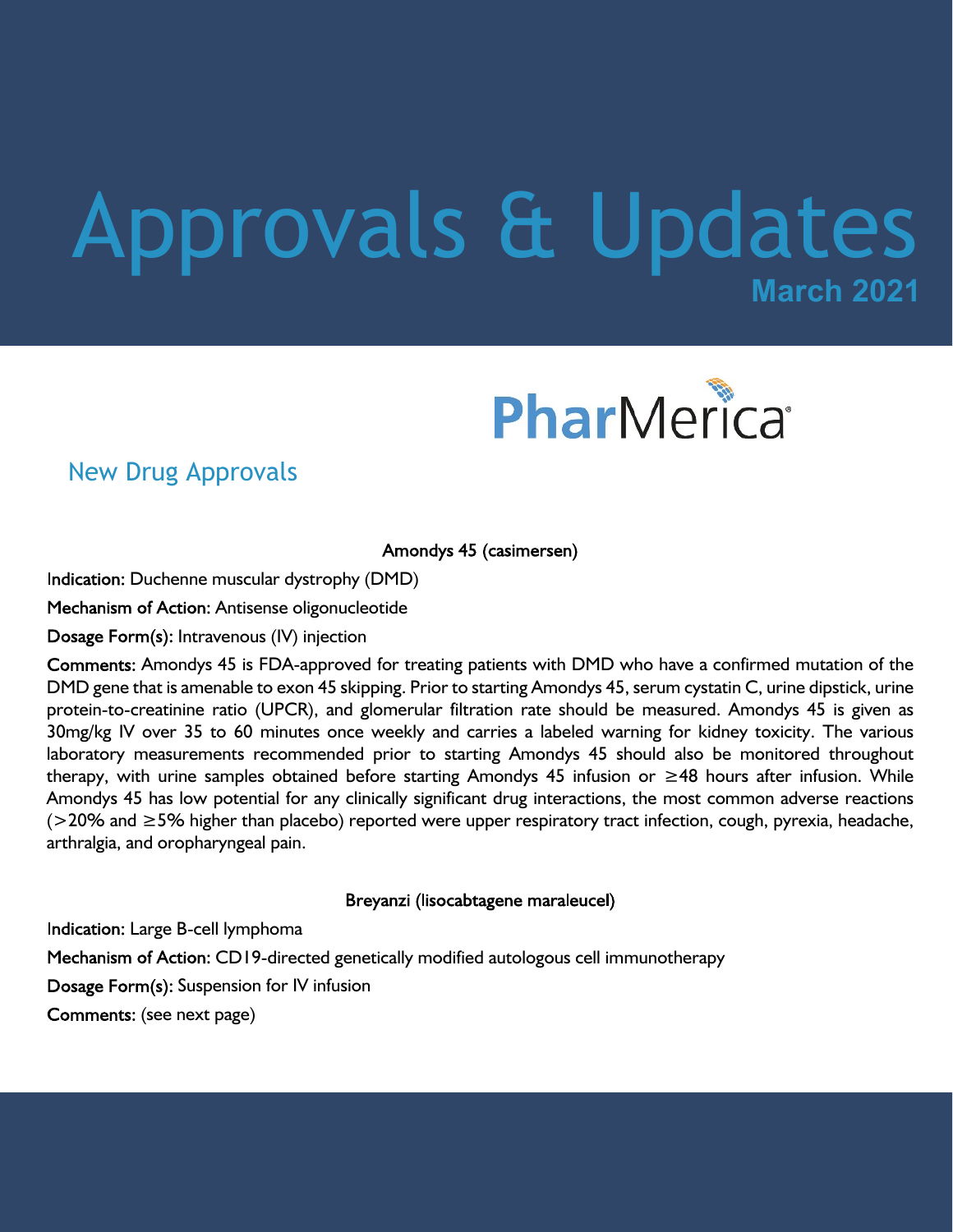Breyanzi is FDA-approved for treating adults with relapsed or refractory large B-cell lymphoma following two or more lines of systemic therapy, including diffuse large B-cell lymphoma (DLBCL) not otherwise specified (including DLBCL from indolent lymphoma), high-grade B-cell lymphoma, primary mediastinal large B-cell lymphoma, and follicular lymphoma grade 3B. Prior to starting Breyanzi, patients need to be pretreated with a lymphodepleting chemotherapy regimen of fludarabine 30mg/m<sup>2</sup>/day IV and cyclophosphamide 300mg/m<sup>2</sup>/day IV for 3 days and premedicated with acetaminophen (650mg orally) and diphenhydramine (25 to 50mg, IV or orally), or another H1-antihistamine, 30 to 60 minutes before starting Breyanzi. After the patient's identity and availability of tocilizumab are confirmed, Breyanzi 50 to 110  $\times$  10<sup>6</sup> chimeric antigen receptor (CAR)-positive viable T cells (consisting of CD8 and CD4 components) can be administered intravenously in a certified healthcare facility. Breyanzi carries a Boxed Warning for cytokine release syndrome (CRS) and neurological toxicities. As such, it is only available through a Risk Evaluation and Mitigation Strategy (REMS) program and should not be given to patients with active infection or inflammatory disorders. Breyanzi carries labeled warnings for hypersensitivity reactions, serious infections, prolonged cytopenias, hypogammaglobulinemia, secondary malignancies, and effects on ability to drive and use machines. Patients should be monitored daily during the first week of Breyanzi therapy for signs and symptoms of CRS and neurologic toxicities, instructed to remain within proximity of the certified healthcare facility for ≥4 weeks after infusion, and advised to abstain from driving or hazardous activities for 8 weeks. Moreover, hypersensitivity reactions, signs and symptoms of infection, complete blood counts (CBC), hepatitis B serology, plasma hepatitis C RNA, plasma human immunodeficiency virus (HIV) RNA, serum IgE concentrations, and secondary malignancies should be monitored. Breyanzi has no known drug interactions, but administration may result in false-positive commercial HIV nucleic acid tests. Additionally, administration of live vaccines should be avoided for ≥6 weeks before initiating lymphodepleting chemotherapy, during Breyanzi therapy, and until immune recovery after Breyanzi therapy. The most common adverse reactions (≥20%) reported with Breyanzi were fatigue, cytokine release syndrome, musculoskeletal pain, nausea, headache, encephalopathy, infections, decreased appetite, diarrhea, hypotension, tachycardia, dizziness, cough, constipation, abdominal pain, vomiting, and edema.

#### Cosela (trilaciclib)

Indication: Chemotherapy-induced myelosuppression

Mechanism of Action: Kinase inhibitor

Dosage Form(s): IV injection

Comments: Cosela is FDA-approved for lowering the incidence of chemotherapy-induced myelosuppression in adults when given before a platinum/etoposide-containing regimen or topotecan-containing regimen for extensivestage small cell lung cancer. Cosela is given as 240mg/m2 IV over 30 minutes on days chemotherapy is given and should be completed within 4 hours before beginning chemotherapy. Cosela carries labeled warnings for injectionsite reactions, including phlebitis and thrombophlebitis, acute drug hypersensitivity reactions, interstitial lung disease (ILD)/pneumonitis, and embryo-fetal toxicity. Liver function tests and signs and symptoms of injection site reactions, phlebitis, thrombophlebitis, acute drug hypersensitivity reactions, and ILD/pneumonitis should be monitored. Cosela has the potential to interact with OCT2, MATE1, and MATE-2K substrates, such as dofetilide, dalfampridine, and cisplatin, so concomitant administration should be avoided when minor concentration changes may result in serious to life-threatening toxicities. The most common adverse reactions (≥10% with ≥2% difference in incidence compared with placebo) reported with Cosela were fatigue, hypocalcemia, hypokalemia, hypophosphatemia, increased aspartate aminotransferase, headache, and pneumonia.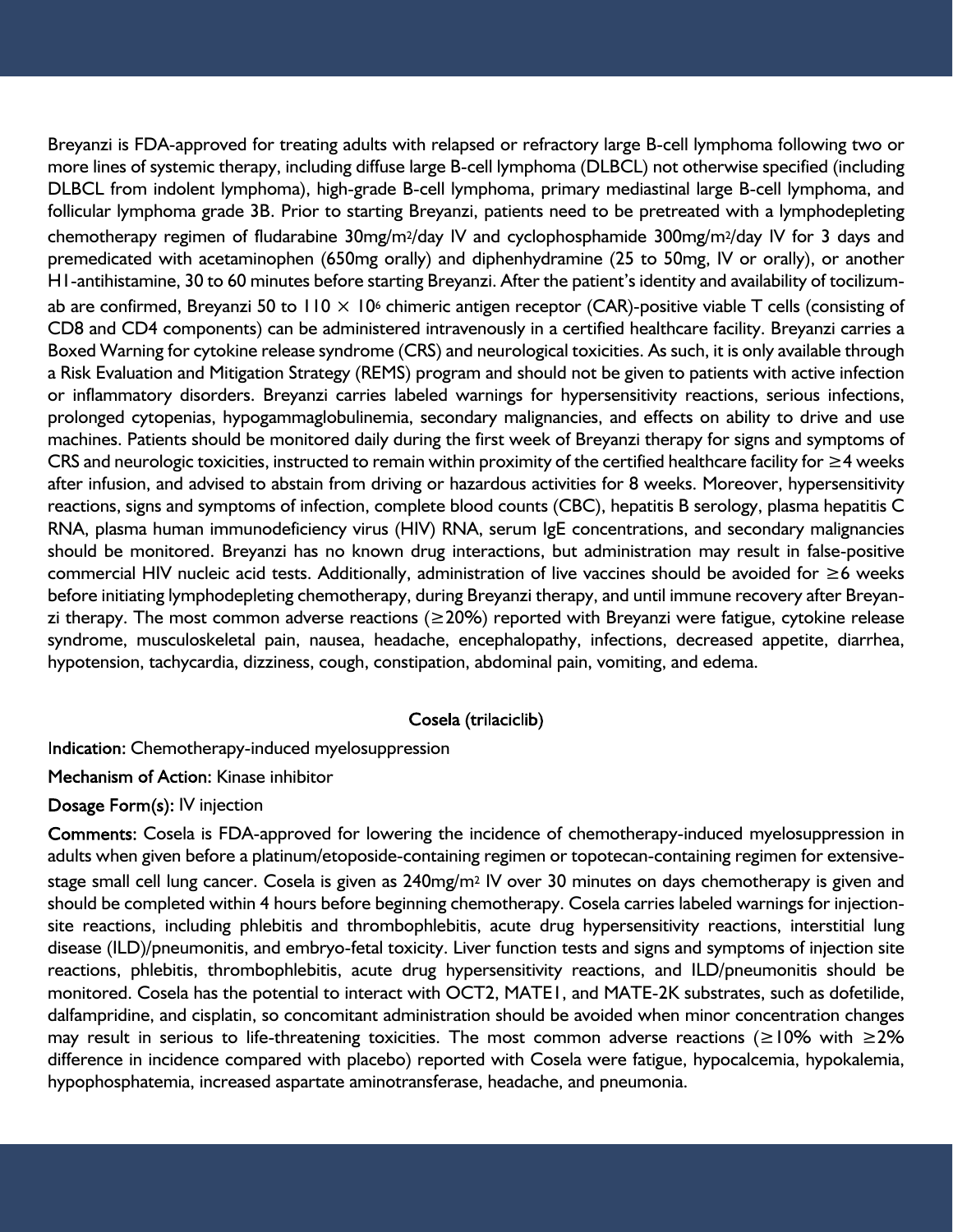#### Evkeeza (evinacumab-dgnb)

Indication: Homozygous familial hypercholesterolemia (HoFH)

Mechanism of Action: Angiopoietin-like 3 (ANGPTL3) inhibitor; monoclonal antibody

Dosage Form(s): IV injection

Comments: Evkeeza is FDA-approved as adjunct therapy to other low-density lipoprotein-cholesterol (LDL-C) lowering therapies for treating adults and children ( $\geq$ 12 years) with HoFH. Evkeeza is given as 15mg/kg IV over 60 minutes every 4 weeks and should not be mixed with or administered in the same line as other medications. If adverse reactions, including infusion or hypersensitivity reactions, occur, the infusion rate may be slowed, interrupted, or discontinued. Evkeeza carries labeled warnings for serious hypersensitivity reactions and embryofetal toxicity. Patients' serum lipid profile should be monitored throughout therapy. Evkeeza has no known drug interactions, and concentrations of statins (atorvastatin, rosuvastatin, simvastatin) were not significantly impacted in patients taking statins before and after Evkeeza therapy. The most common adverse reactions (≥5%) reported with Evkeeza were nasopharyngitis, influenza-like illness, dizziness, rhinorrhea, and nausea.

#### Pepaxto (melphalan flufenamide)

Indication: Multiple myeloma

Mechanism of Action: Alkylating agent

#### Dosage Form(s): IV injection

Comments: Pepaxto is FDA-approved, in combination with dexamethasone, for treating adults with relapsed or refractory multiple myeloma who have received  $\geq 4$  prior lines of therapy and whose disease is refractory to  $\geq 1$ proteasome inhibitor, one immunomodulatory agent, and one CD38-directed monoclonal antibody. Pepaxto is given as 40mg IV over 30 minutes on day 1 of each 28-day cycle until progression of disease or unacceptable toxicity, and dexamethasone is given as 40mg by mouth or IV on days 1, 8, 15, and 22 of each cycle. If patients are ≥75 years, the dexamethasone dose should be reduced to 20mg. Prior to and during Pepaxto therapy, administration of a serotonin-3 (5-HT3) receptor antagonist or other antiemetic may be considered. Pepaxto carries labeled warnings for thrombocytopenia, neutropenia, anemia, infections, increased risk of mortality with Pepaxto doses higher than recommended, secondary malignancies, and embryo-fetal toxicity. Platelet, neutrophil, and red blood cell counts should be monitored at baseline, during therapy, and as clinically indicated. Additionally, development of secondary malignancies should be monitored long-term, as well as signs and symptoms of infection. Patients on Pepaxto may have a reduced response to the live cholera vaccine, SARS-CoV-2 virus vaccine, and tuberculin purified protein derivative (PPD), so the vaccines should be administered prior to starting Pepaxto, and the skin test should be deferred until completion of Pepaxto. Moreover, Pepaxto should not be given in combination with penicillamine or palifermin. The most common adverse reactions (>20%) and laboratory abnormalities (≥50%) reported with Pepaxto were fatigue, nausea, diarrhea, pyrexia and respiratory tract infection and decreased leukocytes, decreased platelets, decreased lymphocytes, decreased neutrophils, decreased hemoglobin, and increased creatinine.